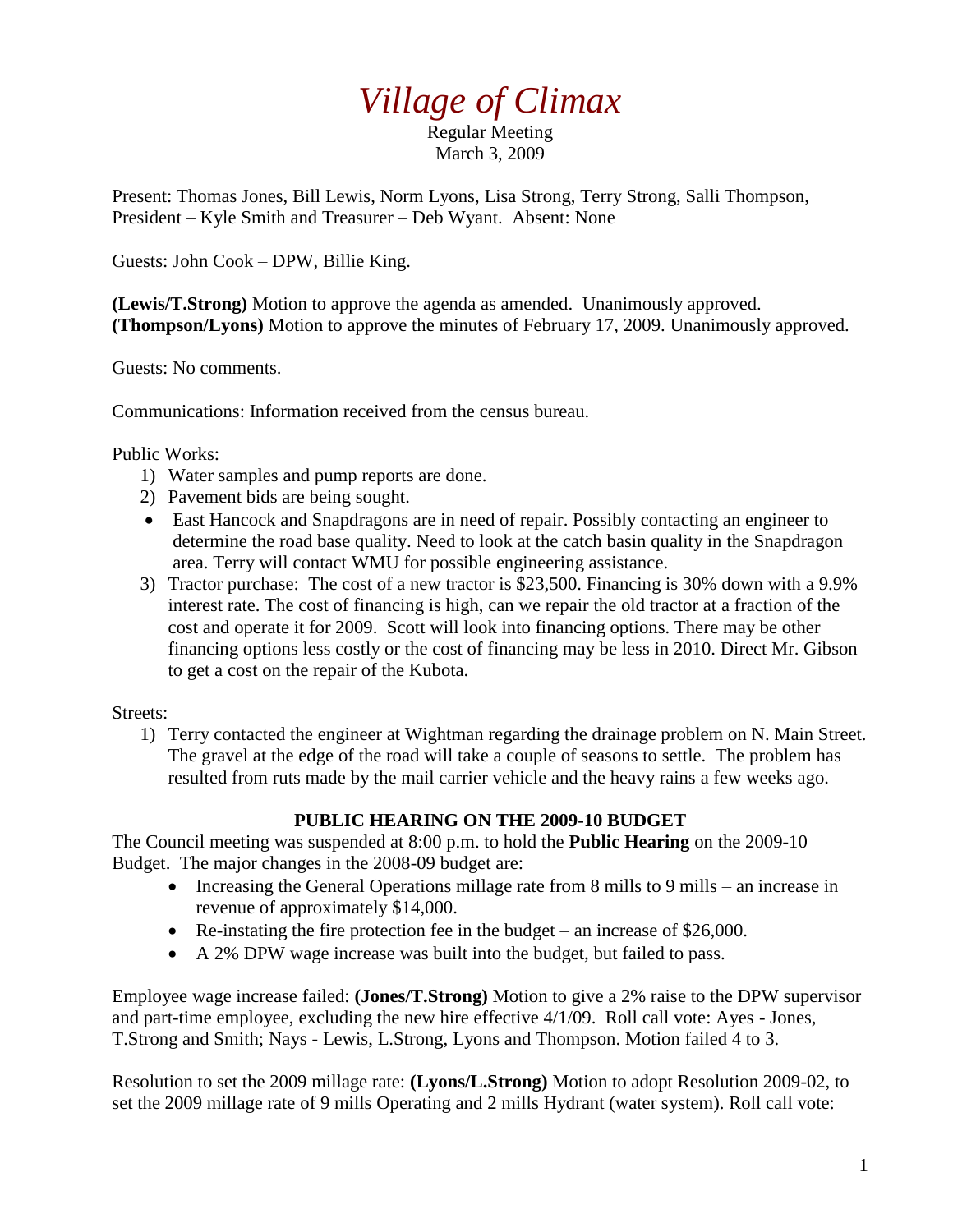Ayes – Lewis, Lyons, L.Strong, T.Strong, Thompson and Smith; Nays – Jones. Motion carried 6 to 1.

Budget approval: **(L.Strong/Lyons)** Motion to approve the 2009-10 Village Budget as presented.

- Total General Fund revenues / expenses: \$231,552.00
- Total Major Street revenues / expenses: \$45,300.00
- Total Local Street revenues / expenses: \$26,325.00
- Total Water Fund revenues / expenses: \$93,140.00
- Grand Total all revenues / expenses: \$396,617.00

Roll call vote: Ayes – Lewis, Lyons, T.Strong, Thompson and Smith; Nays – Jones and L.Strong. The 2009-10 Budget was approved 5 to 2.

**The Public Hearing was closed** at 8:42 p.m. and the Regular Council meeting was resumed.

Parks/Library:

- 1) The Library restroom maintenance is complete. The walls were painted and a new ceramic tile floor was installed.
- 2) An EBay trading instruction class will be held.
- 3) A motion for the purchase of a new toilet and sink for the library restroom was offered. The motion failed due to lack of support.

Public Safety:

- 1) Discussed a proposal to keep Sheriff coverage under 25 hours/month during summer months. Lowering the number of hours will provide revenue for a surveillance camera system. The camera system is hoped to deter vandalism in the park and Main Street area.
- 2) Since Main Street is so smooth, skate boarding on the street has become a problem. The children do not obey traffic rules and seems to make a game of getting close to moving vehicles.
- 3) Salli should have the surveillance camera pricing prepared for the next meeting.

Ordinance:

1) Lisa has contacted the building inspector to inspect two locations: The building north of the tracks and a home on E. Maple (no building permit). MTS will contact the owners and the village council will be advised. A hearing officer may be required for the building on N. Main.

President's Time:

- 1) Kyle had a "Village of Climax" sign made, to be placed at the intersection of  $40<sup>th</sup>$  and MN Avenue.
- 2) The part-time DPW position's total number of hours was to be 1000 hours per year. During the last two years the amount had increased to approximately 1500 hours. The DPW has been notified and the hours will be backed down to 1000/year.
- 3) Kyle received a complaint from Trent Piper, a private snow removal business, that snow was being pushed back into the business driveway by village snow plows. Village plows cannot help the fact that when streets are plowed the snow will be pushed back into driveways. This happens to all driveways and the business is not being singled out.